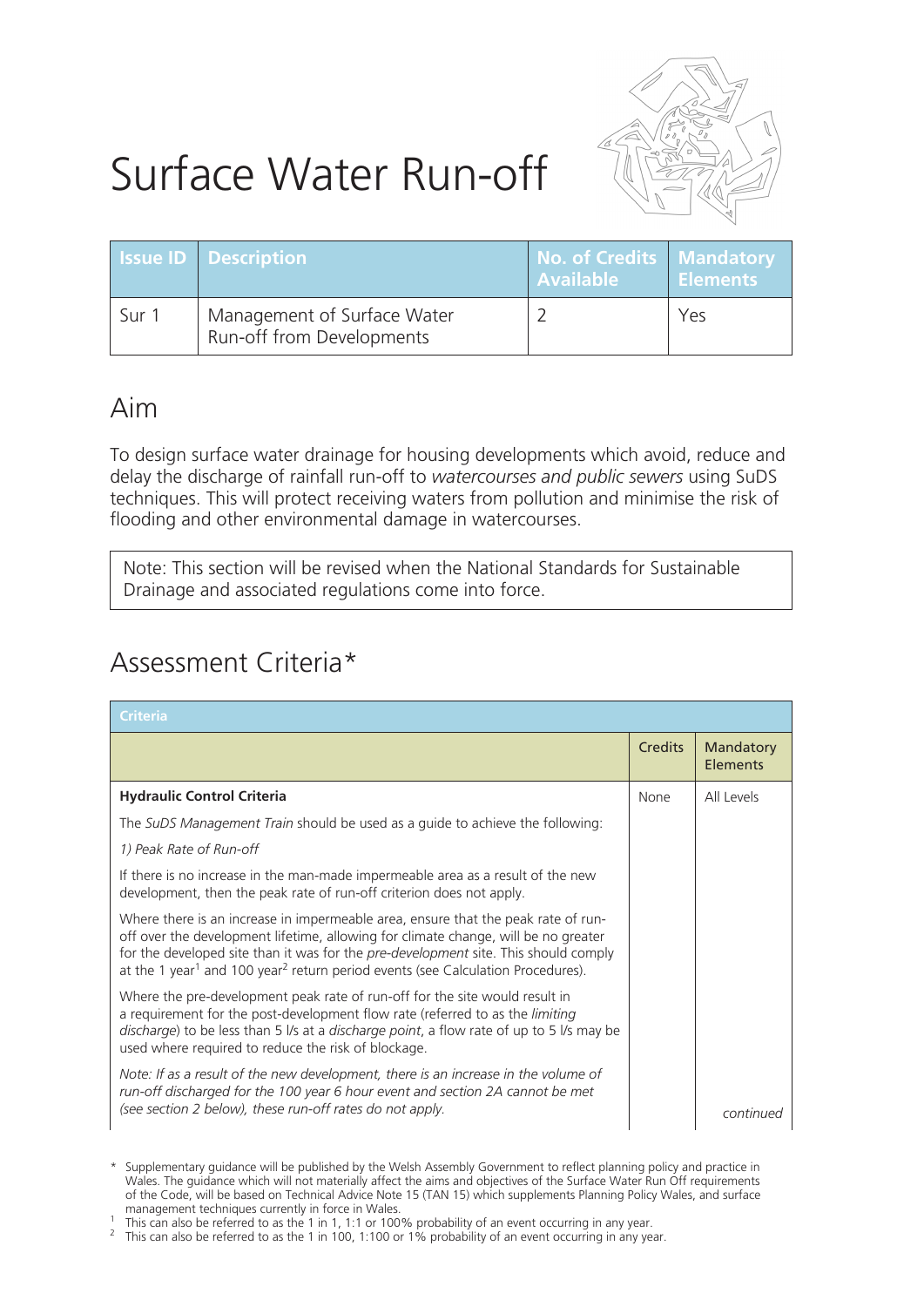|                                                                                                                                                                                                                                                                                                                          | <b>Credits</b> | Mandatory<br><b>Elements</b> |
|--------------------------------------------------------------------------------------------------------------------------------------------------------------------------------------------------------------------------------------------------------------------------------------------------------------------------|----------------|------------------------------|
| 2) Volume of Run-off                                                                                                                                                                                                                                                                                                     |                |                              |
| If there is no increase in the man-made impermeable area as a result of the new<br>development, then the volume of run-off criteria does not apply.                                                                                                                                                                      |                |                              |
| If the developed site would otherwise discharge, over the development lifetime<br>allowing for climate change, a greater volume of rainwater run-off than the pre-<br>development site for the 100 year 6 hour event, (see Calculation Procedures) then<br>criterion A applies. If A cannot be satisfied then B applies. |                |                              |
| A: Ensure that the post development volume of run-off, allowing for climate<br>change over the development lifetime, is no greater than it would have been<br>before the development.                                                                                                                                    |                |                              |
| The additional predicted volume of run-off for the 100 year 6 hour event must<br>be prevented from leaving the site by using infiltration or other SuDS techniques<br>(see Definitions).                                                                                                                                 |                |                              |
| <b>OR</b>                                                                                                                                                                                                                                                                                                                |                |                              |
| B: If A cannot be satisfied (full justification must be provided) then reduce the<br>post development peak rate of run-off to the limiting discharge.                                                                                                                                                                    |                |                              |
| The limiting discharge is the pre-development flow rate equivalent to the 1-year<br>peak flow rate, mean annual flood flow rate (Qbar) or 2 l/s/ha, whichever is the<br>highest flow rate.                                                                                                                               |                |                              |
| For the 1-year peak flow rate the 1 year return period event criterion in section<br>1 above, applies. For all other events up to the 100 year return period event,<br>the peak rate of run-off for the developed site must not exceed the limiting<br>discharge.                                                        |                |                              |
| Where the limiting discharge flow rate would require a flow rate of less than 5<br>I/s at a discharge point, a flow rate of up to 5 I/s may be used where required to<br>reduce the risk of blockage.                                                                                                                    |                |                              |
| Note: Criterion B generally results in more storage than compliance with criterion A.                                                                                                                                                                                                                                    |                |                              |
| 3) Designing for local drainage system failure.                                                                                                                                                                                                                                                                          |                |                              |
| Demonstrate that the flooding of property would not occur in the event of local<br>drainage system failure (caused either by extreme rainfall or a lack of maintenance).                                                                                                                                                 |                |                              |
| Note: Where the run-off is being discharged into an existing drainage system, the<br>responsible body may stipulate a more stringent set of hydraulic flow rate criterion<br>which will therefore take precedence.                                                                                                       |                |                              |
| <b>Water Quality Criteria</b>                                                                                                                                                                                                                                                                                            |                |                              |
| 1. One credit can be awarded by ensuring there is no discharge from the<br>developed site for rainfall depths up to 5 mm (see Calculation Procedures).                                                                                                                                                                   | $\mathbf{1}$   |                              |
| 2. One credit can be awarded by ensuring that:                                                                                                                                                                                                                                                                           | $\mathbf{1}$   |                              |
| The run-off from all hard surfaces shall receive an appropriate level of<br><i>treatment</i> in accordance with The SuDS Manual to minimise the risk of<br>pollution.                                                                                                                                                    |                |                              |
| Note: The SuDS Manual best practice recommendations should be followed where<br>there is a risk to groundwater from infiltration (for example contaminated land,<br>developments with high risk of pollution incidents)                                                                                                  |                |                              |
| <b>Default Cases:</b>                                                                                                                                                                                                                                                                                                    |                |                              |

The mandatory criteria can be deemed to be met by default if the site discharges rainwater directly to a *tidal estuary* or the sea. Credits cannot be awarded unless the relevant water quality criteria are met.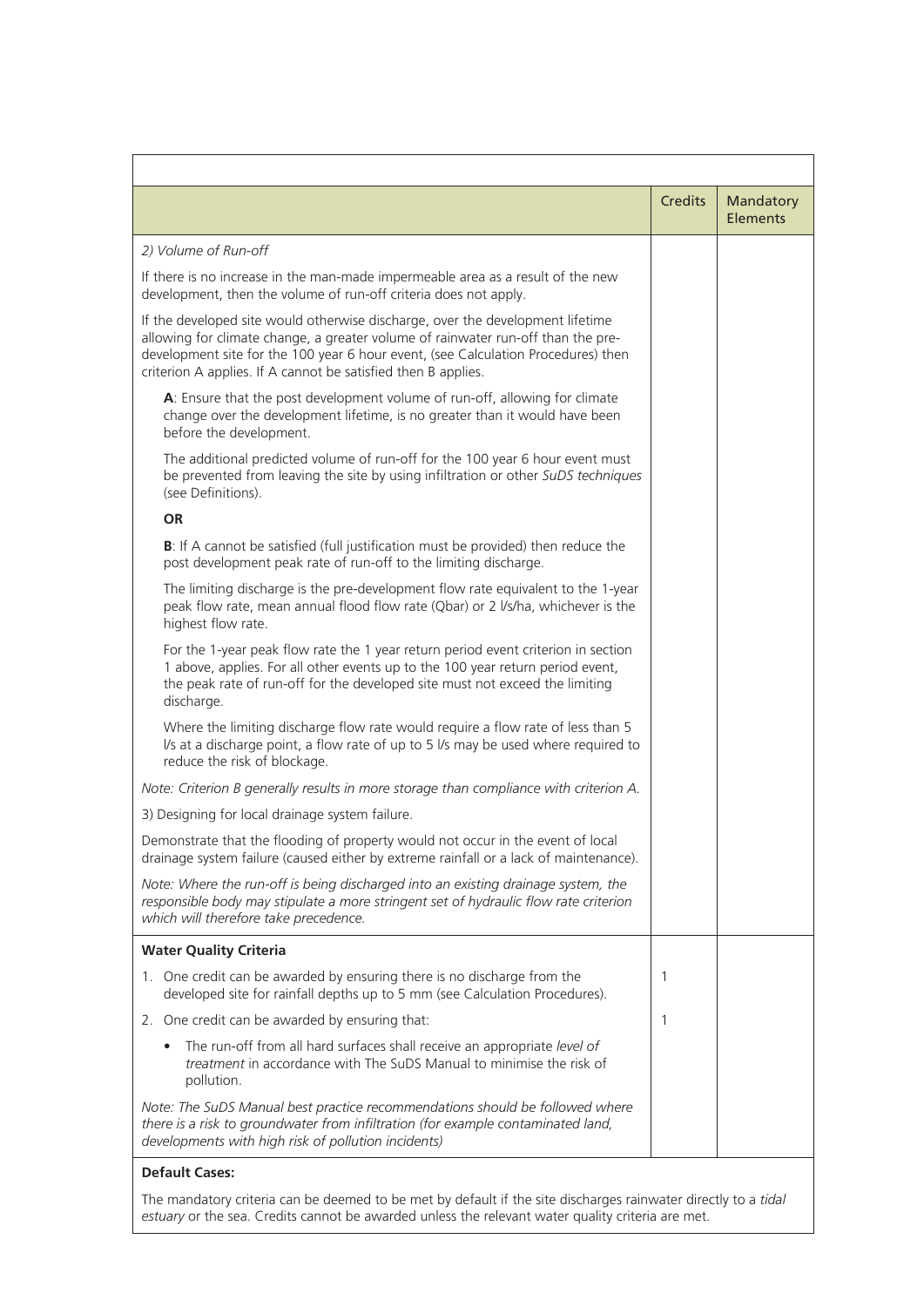# Information Required to Demonstrate Compliance

| <b>Schedule of Evidence Required</b>                                                                                                                                |                                                                                                                                                                                            |  |
|---------------------------------------------------------------------------------------------------------------------------------------------------------------------|--------------------------------------------------------------------------------------------------------------------------------------------------------------------------------------------|--|
| <b>Design Stage</b>                                                                                                                                                 | <b>Post Construction Stage</b>                                                                                                                                                             |  |
| Mandatory Elements:                                                                                                                                                 | Mandatory Elements:                                                                                                                                                                        |  |
| Statement from the appropriately qualified<br>professional confirming that they are<br>qualified in line with the Code definition.                                  | Written confirmation from the<br>developer or appropriately qualified<br>professional that the solutions<br>designed have been implemented<br>as specified in the design stage<br>evidence |  |
| <b>AND</b>                                                                                                                                                          |                                                                                                                                                                                            |  |
| The appropriately qualified professional's<br>report containing all information necessary                                                                           | <b>OR</b>                                                                                                                                                                                  |  |
| to demonstrate compliance with the peak<br>rate of run-off and volume of run-off<br>requirements. The report should include:                                        | Where different from the design<br>stage, provide the evidence as<br>listed for the design stage but                                                                                       |  |
| Areas of permeable and impermeable<br>$\bullet$<br>surfaces on the site pre- and<br>post- development                                                               | representing the development as<br>built                                                                                                                                                   |  |
| Where the impermeable area has increased                                                                                                                            | <b>OR</b>                                                                                                                                                                                  |  |
| post development the report should also<br>include:                                                                                                                 | For post construction stage only<br>assessments, provide evidence<br>as listed for the design stage but                                                                                    |  |
| Details of the permeability characteristics<br>$\bullet$<br>of the site pre- and post-development<br>(e.g. infiltration tests etc where                             | representing the development as<br>built                                                                                                                                                   |  |
| appropriate)                                                                                                                                                        | Evidence must be provided at<br>post construction to confirm that                                                                                                                          |  |
| Peak rates of run-off (I/s) calculations<br>for the 1 year and 100 year events, pre-<br>and post-development, including an<br>allowance for climate change over the | maintenance responsibilities have<br>been defined for any SuDS solutions<br>installed.                                                                                                     |  |
| development lifetime<br>Detailed documentary evidence showing<br>$\bullet$                                                                                          | For information: Where SuDS have                                                                                                                                                           |  |
| the methods used to reduce the peak<br>rate of run-off to pre-development rates                                                                                     | been implemented, the location and<br>brief explanation of their purpose<br>should be included in the Home                                                                                 |  |
| The pre- development volume of run-off<br>$(m3)$ for the 100 year 6 hour event                                                                                      | User Guide (in Code Category 8:<br>Man 1) where supplied.                                                                                                                                  |  |
| The additional volume of run-off $(m^3)$<br>$\bullet$<br>for the 100 year 6 hour event caused<br>by the development without mitigation<br>measures                  | Where more than five years<br>have passed since the Flood Risk<br>Assessment was carried out:<br>Confirmation that the basis of                                                            |  |
| The additional volume of run-off $(m^3)$<br>with the proposed mitigation                                                                                            | the Flood Risk Assessment has<br>not changed.                                                                                                                                              |  |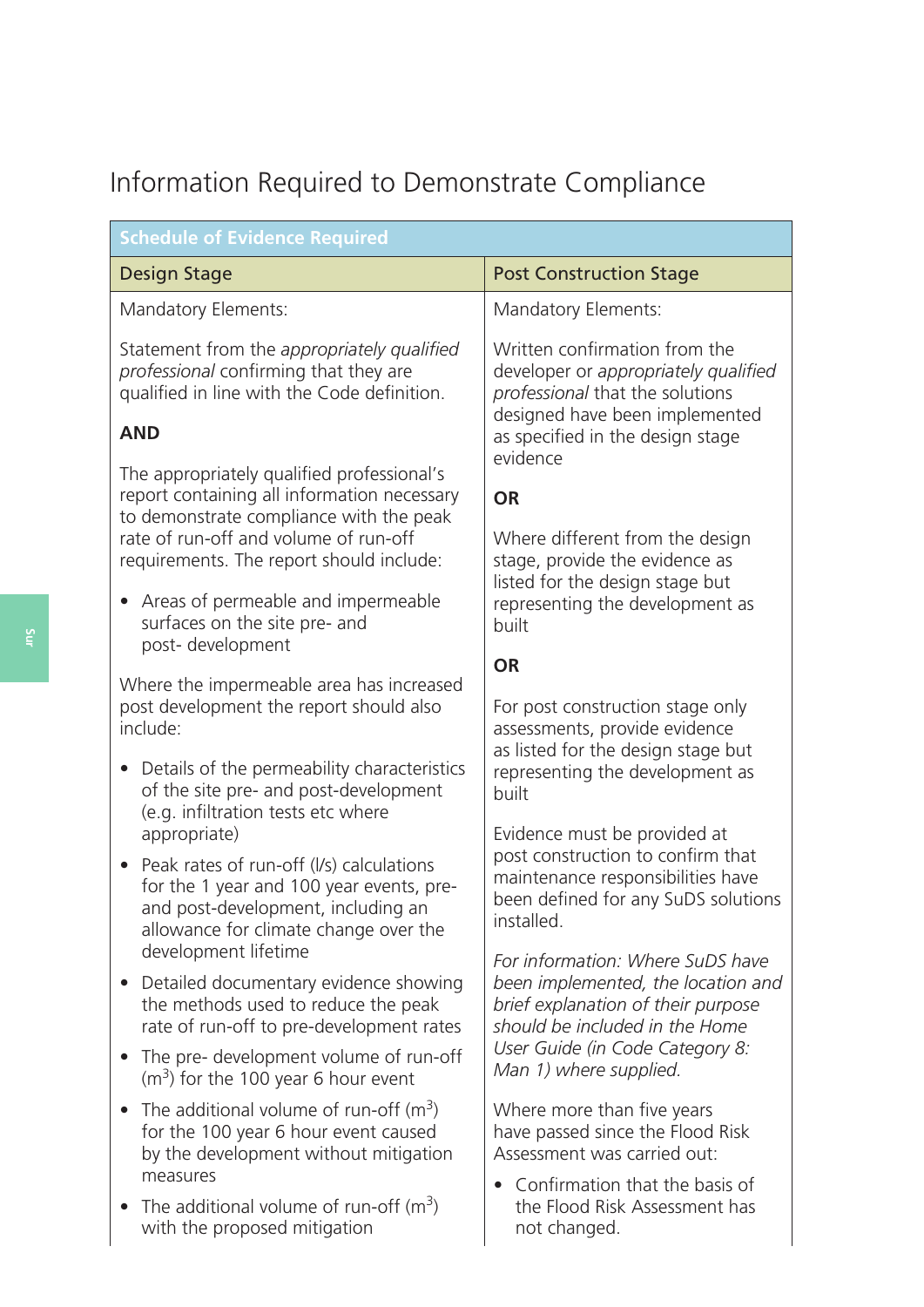| Information to demonstrate that the<br>hierarchical approach to reducing<br>the additional volume of run-off was<br>followed                                                                         |                                                                                                                                                                                            |
|------------------------------------------------------------------------------------------------------------------------------------------------------------------------------------------------------|--------------------------------------------------------------------------------------------------------------------------------------------------------------------------------------------|
| Information on the calculation methods<br>used, as well as summary results                                                                                                                           |                                                                                                                                                                                            |
| <b>AND</b>                                                                                                                                                                                           |                                                                                                                                                                                            |
| A Flood Risk Assessment confirming the risk<br>of flooding from all sources of flooding (this<br>may be contained within the appropriately<br>qualified professional's report)                       |                                                                                                                                                                                            |
| <b>AND</b>                                                                                                                                                                                           |                                                                                                                                                                                            |
| Drawings showing the pre-development<br>drainage for the site (natural or constructed)                                                                                                               |                                                                                                                                                                                            |
| <b>AND</b>                                                                                                                                                                                           |                                                                                                                                                                                            |
| Drawings showing the proposed drainage<br>solution, system failure flood flow routes,<br>potential flood ponding levels and ground<br>floor levels                                                   |                                                                                                                                                                                            |
| <b>AND</b>                                                                                                                                                                                           |                                                                                                                                                                                            |
| Confirmation from the appropriately<br>qualified professional that local drainage<br>system failure would not cause an increase<br>in the risk of flooding within dwellings<br>either on or off site |                                                                                                                                                                                            |
| Where credits are sought:                                                                                                                                                                            | Where credits are sought:                                                                                                                                                                  |
| The appropriately qualified professional's<br>report detailing the design specifications,<br>calculations and drawings to support the<br>awarding of the credit(s)                                   | Written confirmation from the<br>developer or appropriately qualified<br>professional that the solutions<br>designed have been implemented<br>as specified in the design stage<br>evidence |
|                                                                                                                                                                                                      | <b>OR</b>                                                                                                                                                                                  |
|                                                                                                                                                                                                      | Where different from the design<br>stage, provide the evidence as<br>listed for the design stage but<br>representing the development as<br>built                                           |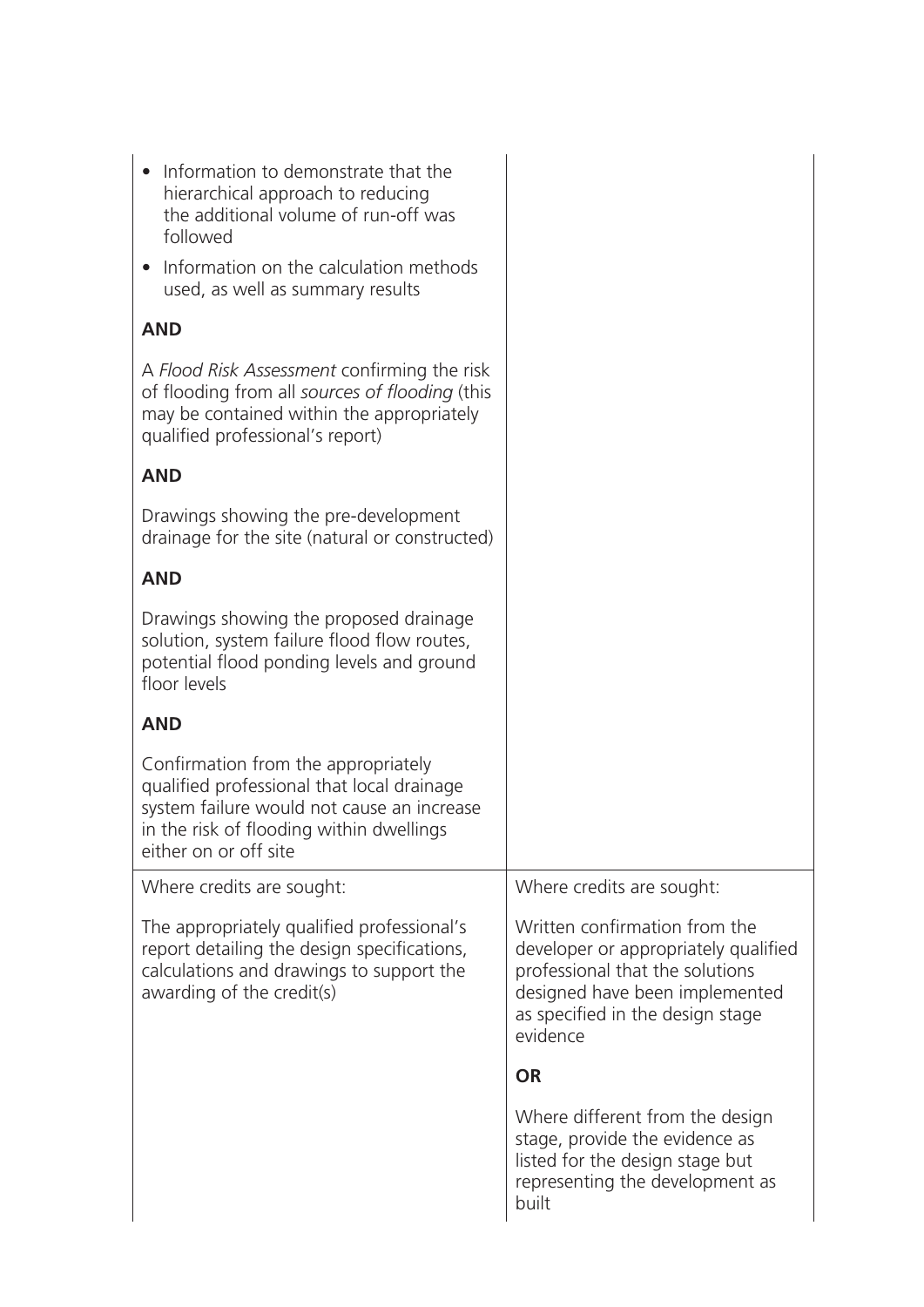| <b>OR</b>                                                                                                                                           |
|-----------------------------------------------------------------------------------------------------------------------------------------------------|
| For post construction stage only<br>assessments, provide evidence<br>as listed for the design stage but<br>representing the development as<br>built |

### **Definitions**

#### **Annual flood probability**

The estimated probability of a flood of given magnitude occurring or being exceeded in any year. Expressed as a 1 in x year event. This is the equivalent to 1-in-x, 1:x or x% chance of a flood event occurring in any one year.

#### **Annual flow rate probability**

The estimated probability of a flow rate of given magnitude occurring or being exceeded in any year. Expressed as a 1 in x year event. This is the equivalent to 1-in-x, 1:x or x % chance of the flow rate being exceeded in any one year.

#### **Appropriately qualified professional**

A professional or team of professionals with the skills and experience to champion the use of SuDS within the overall design of the development at an early stage.

The professional or team of professionals must be capable of understanding the site's particular surface water management needs and opportunities. In addition, they must have knowledge and experience in using SuDS-based solutions to influence the holistic design of a development's drainage system and provide the robust hydraulic design calculations referred to in key guidance documents such as *The SuDS manual* (CIRIA C697, 2007) and *Preliminary rainfall runoff management for developments* (EA/DEFRA, 2007).

Suitable professionals may be found in a variety of disciplines, such as engineering, landscape design or hydrology or a combination.

Geotechnical advisers or specialists may be required for SuDS techniques that allow infiltration.

#### **Brownfield site**

Land which is or was occupied by a permanent structure, including the curtilage of the developed land and any associated hard surfaces.

#### **Catchment**

The area contributing surface water flow to a drainage point or a point on a watercourse. It can be divided into sub-catchments.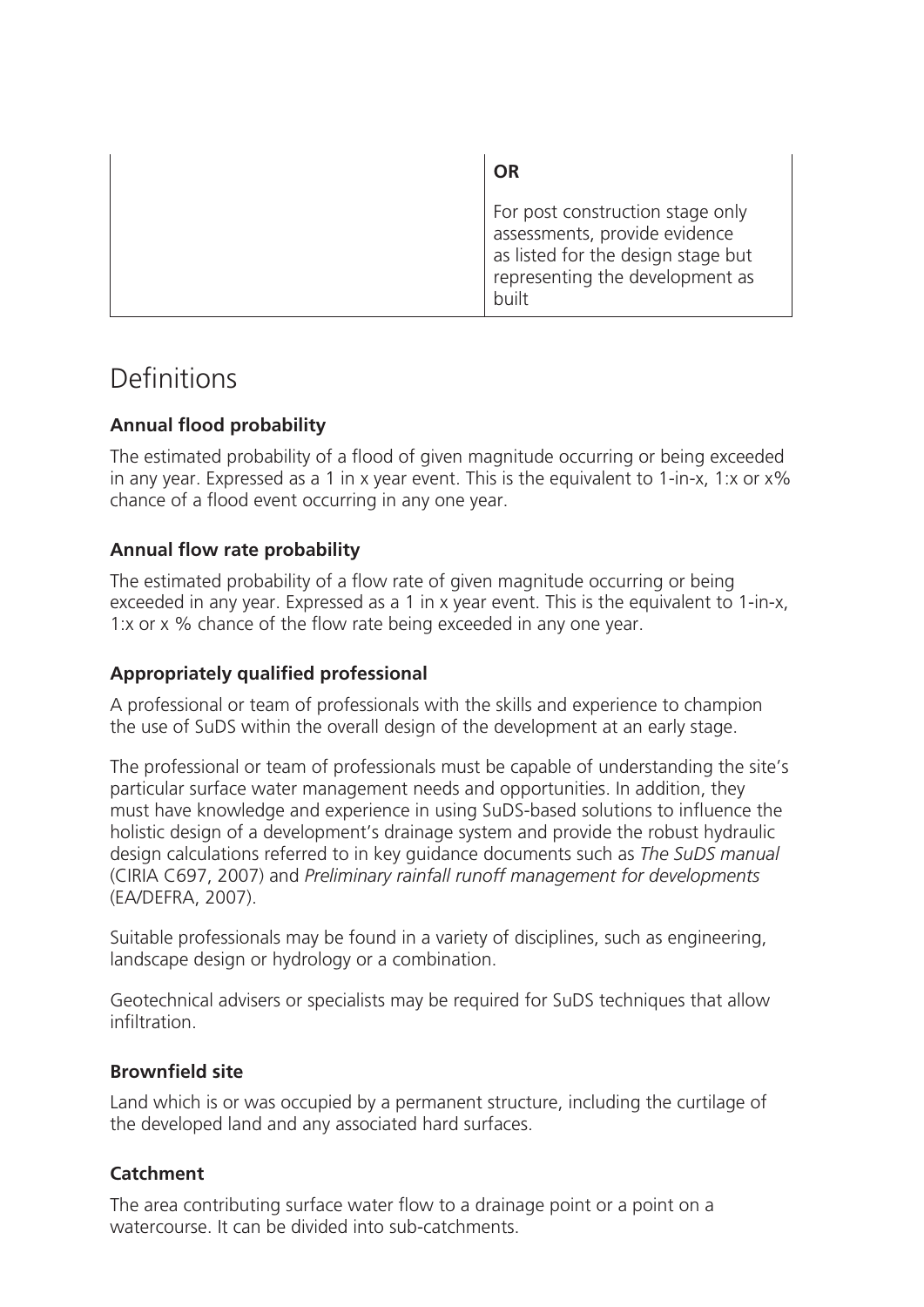#### **Control devices**

Any drainage structure or unit designed to control the runoff of stormwater.

Examples of SuDS control devices are check dams within swales and basins, and combined weir/orifice controls for ponds. Examples of traditional control devices are throttles constructed with pipes and vortex controls. The control devices must be capable of regular inspection and maintenance, and the system should be fail-safe so that upstream flooding does not result from blockage or other malfunction. For guidance on control devices, refer to *The SuDS manual* (CIRIA C697, 2007) and other best practice guidelines.

#### **Discharge point**

The point of discharge into watercourses and sewers (see definition of 'Watercourses and sewers')

#### **Flood probability**

The estimated probability of a flood of given magnitude occurring or being exceeded in any specified time period. For example, the 100-year flood has a 1-in-100 or 1% chance of occurring in any given year.

#### **Flood risk**

An expression of the combination of flood probability and the magnitude of the potential consequences of the flood.

#### **Flood Risk Assessment (FRA)**

A study to assess the risk of a site flooding and the impact that any changes or development on the site will have on flood risk on the site and elsewhere. A flood risk assessment must be prepared according to good practice guidance as outlined in PPS25 *Development and Flood Risk: Practice Guide* (available from www. communities.gov.uk). For developments of less than 1 ha (10,000 m²), the level of detail required in an acceptable FRA (for Sur 1) will depend on the size and density of build. This will range from a brief report for small, low-density developments, to a more detailed assessment for a high-density development of 2000–10,000 m². For example, for very small developments (2000 m² and less), an acceptable FRA could be a brief report carried out by the contractor's engineer confirming the risk of flooding from all *sources of flooding*, including information obtained from the Environment Agency, water company/sewerage undertaker, other relevant statutory authorities, site investigation and local knowledge.

#### **Flood risk management hierarchy**

The hierarchy of flood risk management measures and the role of the planning process in reducing flood risk (see PPS25 as applicable).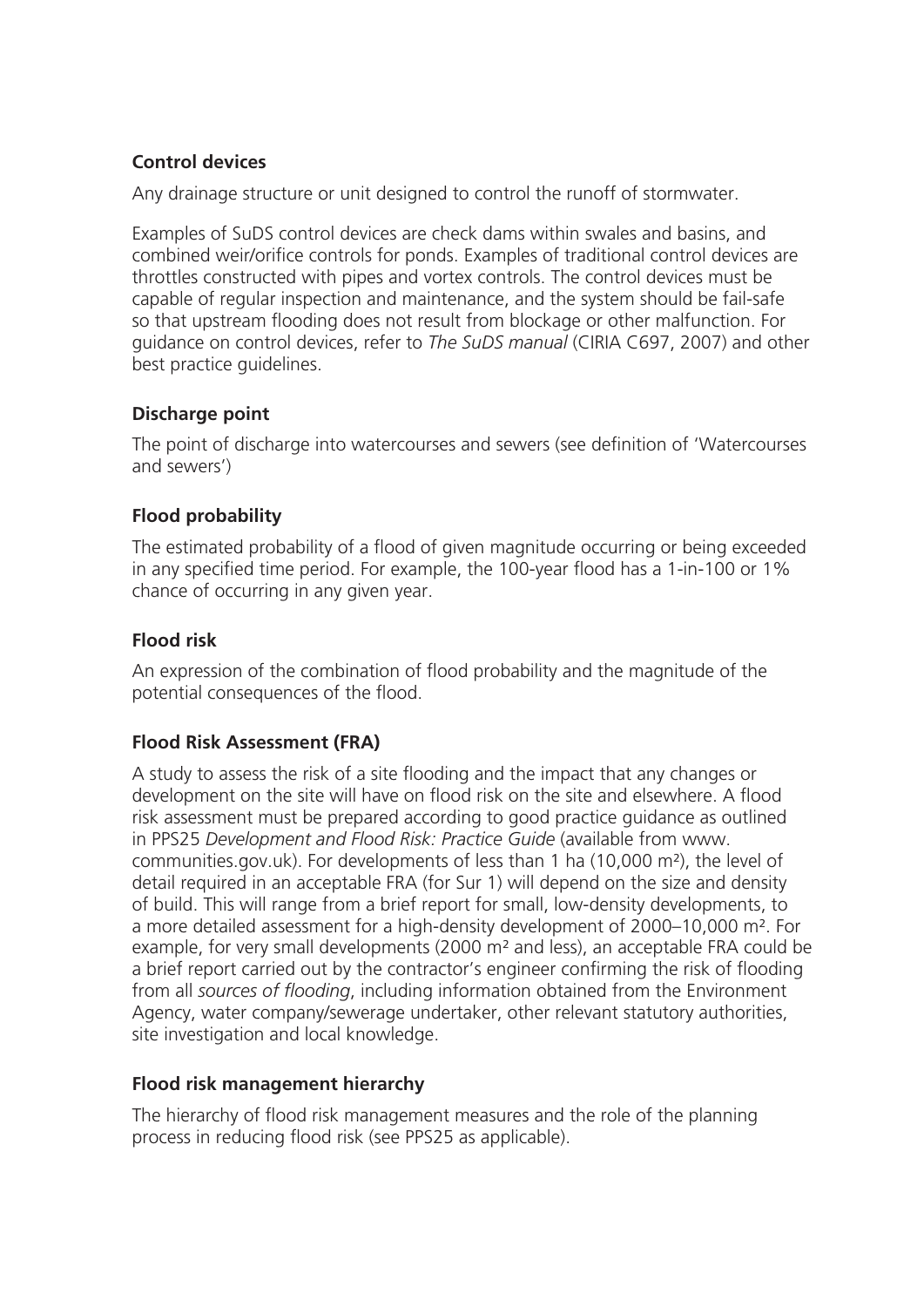#### **Flood storage**

The temporary storage of excess run-off or river flow in ponds, basins, reservoirs or on a flood plain during a flood.

#### **Greenfield land**

Land that has not been previously developed.

#### **Greenfield run-off rate**

The rate of run-off that would occur from the site in its undeveloped state.

#### **Impermeable surfaces**

Often referred to as impervious or hard surfaces, these are surfaces which do not allow water to pass into the ground.

#### **Infiltration techniques**

Techniques which allow the passage of water into the ground. Techniques used purely for infiltration purposes would typically involve soakaways or pervious paving. Other SuDS techniques, such as swales and filter strips, will also achieve a level of infiltration but, unlike soakaways, they also normally function as a conveyance mechanism for transporting run-off.

#### **Level of Treatment**

When used in the context of one, two or three levels of treatment for surface water, treatment level should be regarded as the number of SuDS components in series through which run-off passes from the originating surface on which rainfall fell to the site discharge point.

Where a SuDS component has more than one treatment process, it might be considered to provide more than one level of treatment. In these circumstances advice should be sought from the Code service provider.

#### **Limiting discharge**

The limiting discharge is based upon the calculated pre-development flow rate at a discharge point, but may be increased to 5 l/s.

#### **Peak rate of run-off**

Referred to as Op  $[m^3/\text{sec}]$ , this is the highest rate of flow from a defined catchment area assuming that rainfall is uniformly distributed over the drainage area, considering the entire drainage area as a single unit and estimation of flow at the most downstream point only.

#### **Pervious paving**

Also referred to as porous and permeable paving. Pervious pavements are SuDS structures and provide a pavement suitable for pedestrian and/or vehicular traffic,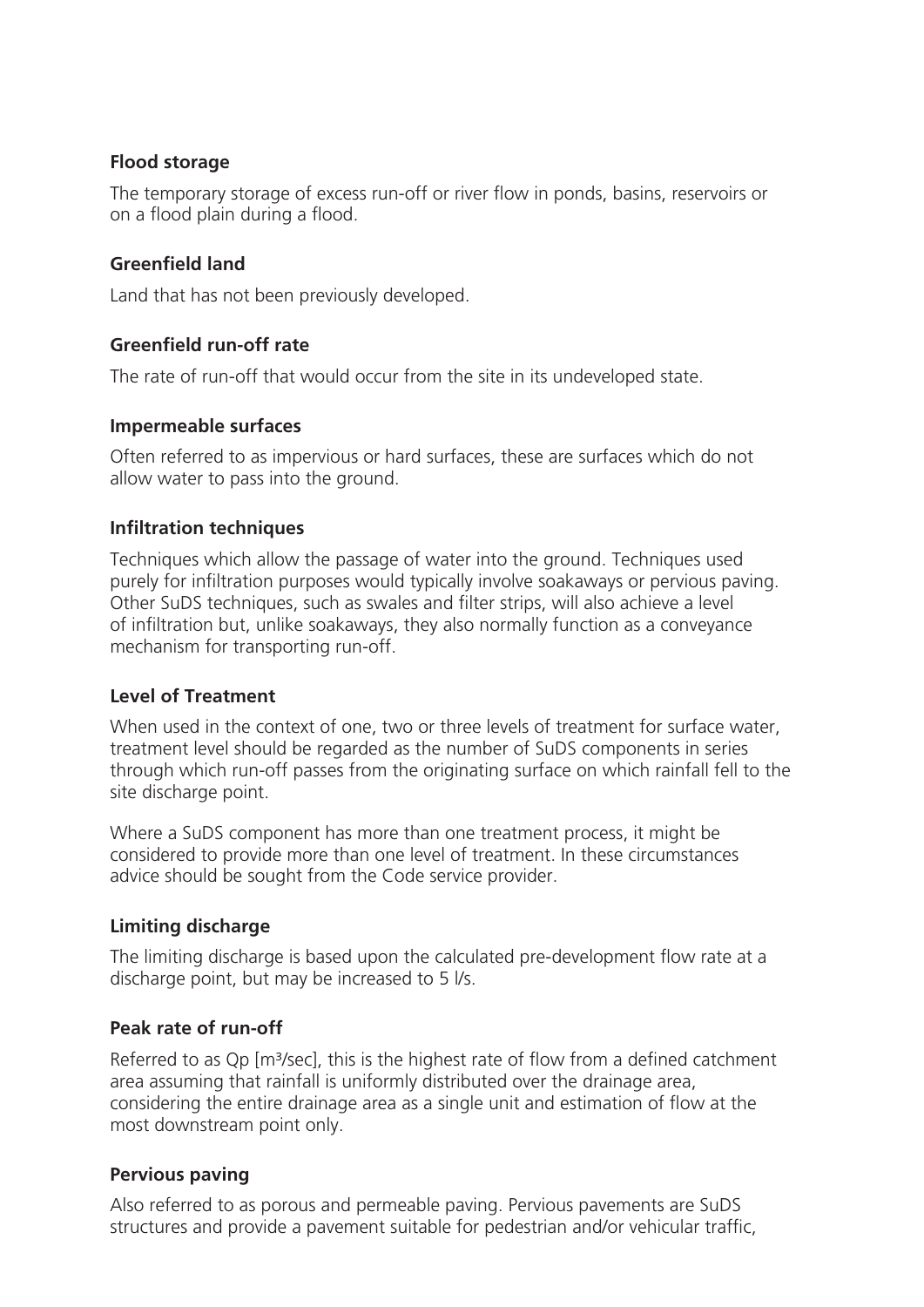while allowing rainwater to infiltrate through the surface and into the underlying layers. The water may be temporarily stored before infiltration into the ground, re-use or discharge to a watercourse or other drainage system (see CIRIA C697 *The SuDS manual* for additional information).

The design of the pervious pavement will depend on its drained area, climate and local geological and hydrological conditions.

For example, a block paved surface on a permeable sub-base on permeable ground, will store the water temporarily and allow it to seep into the soil.

For less permeable soils, more storage volume may be needed to compensate for reduced infiltration rates. For very low permeability areas (e.g. less than  $1 \times 10^{-6}$ m/s) water may be discharged to a conveyance system, with the pervious paving providing attenuation and water treatment.

#### **Pre-development**

The site's condition immediately before project commencement, i.e. brownfield or greenfield.

#### **Probability of flooding – Low (Zone 1)**

Probability of river and sea flooding, but does not take into account other sources of flooding or defences. These are defined in PPS25.

Low annual probability of flooding is an area where the chance of both river and sea flooding each year is  $<$  0.1% (1 in 1000) or less.

#### **Probability of flooding – Medium (Zone 2)**

An area where the chance of river flooding in any year is 1% (1 in 100) or less but greater than 0.1% (1 in 1000), and the chance of flooding from the sea is 0.5% – 0.1% (between 1 in 200 and 1 in 1000).

#### **Probability of flooding – High (Zone 3a)**

An area where the chance of river flooding in any year is >1% (1 in 100) and the chance of flooding from the sea is >0.5% (1 in 200) or greater.

#### **Probability of flooding – Functional flood plan (zone 3b)**

The land where water flows or is stored in times of flood.

#### **Qbar**

An estimation of the mean annual flood flow rate from a catchment (see Report IH124 *Flood estimations for small catchments*).

#### **Rainfall intensity**

Depth of rain falling in a period of time, e.g. mm/hour, sometimes given in I/s/m<sup>2</sup>.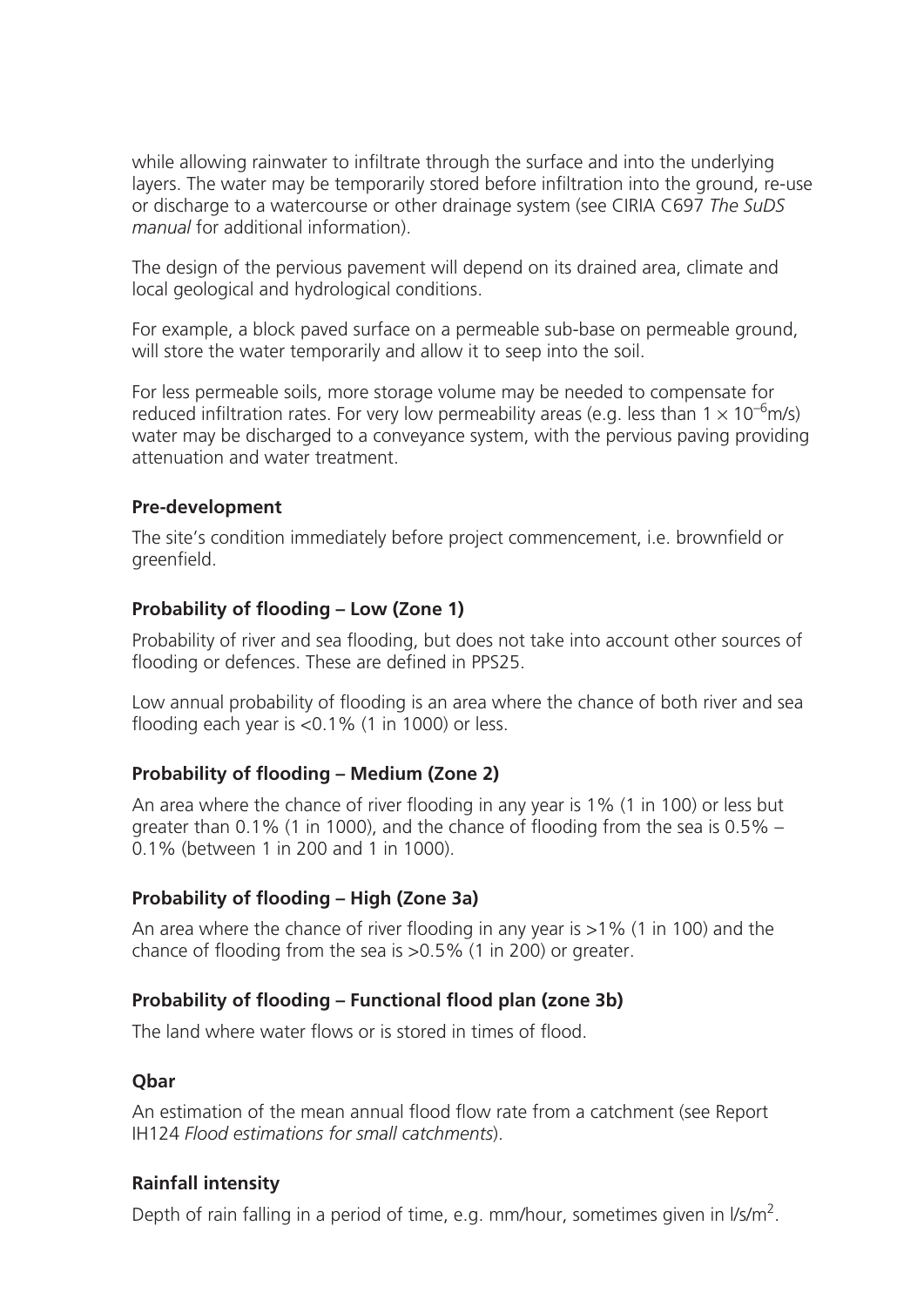#### **Rainwater discharge**

Rainwater discharge is the rainwater which flows from the development site to watercourses and sewers. It is also referred to as run-off.

#### **Relevant statutory body**

In England and Wales this will in most cases be the Environment Agency, and for Northern Ireland will be the Rivers Agency.

#### **Run-off rate**

The rate of flow of water from a surface.

#### **Sewerage undertaker**

This is a Body with statutory responsibility for the disposal of foul wastewater and also surface water from roofs and hard surfaces.

#### **Sewers for Adoption**

A guide agreed between sewerage undertakers and developers (through the Home Builders Federation) specifying the standards to which private sewers must be constructed to facilitate adoption.

#### **Soakaway**

Underground structure designed to permit infiltration into permeable/slightly permeable ground. They can be grouped and linked together to drain large areas including highways.

#### **Sources of flooding and flood risk**

Streams and Rivers: Flooding that can take place from flows that are not contained within the channel due to high levels of rainfall in the catchment.

Coastal or Estuarine: Flooding that can occur from the sea due to a particularly high tide or surge, or combination of both.

Groundwater: Where the water table rises to such a height where flooding occurs. Most common in low-lying areas underlain by permeable ground (aquifers), usually due to extended periods of wet weather.

Sewers and highway drains: Combined, foul or surface water sewers and highway drains that are temporarily over-loaded due to excessive rainfall or due to blockage.

Surface water: The net rainfall falling on a surface (on or off the site) which acts as runoff which has not infiltrated into the ground or entered into a drainage system.

Infrastructure failure: canals, reservoirs, industrial processes, burst water mains, blocked sewers or failed pumping stations.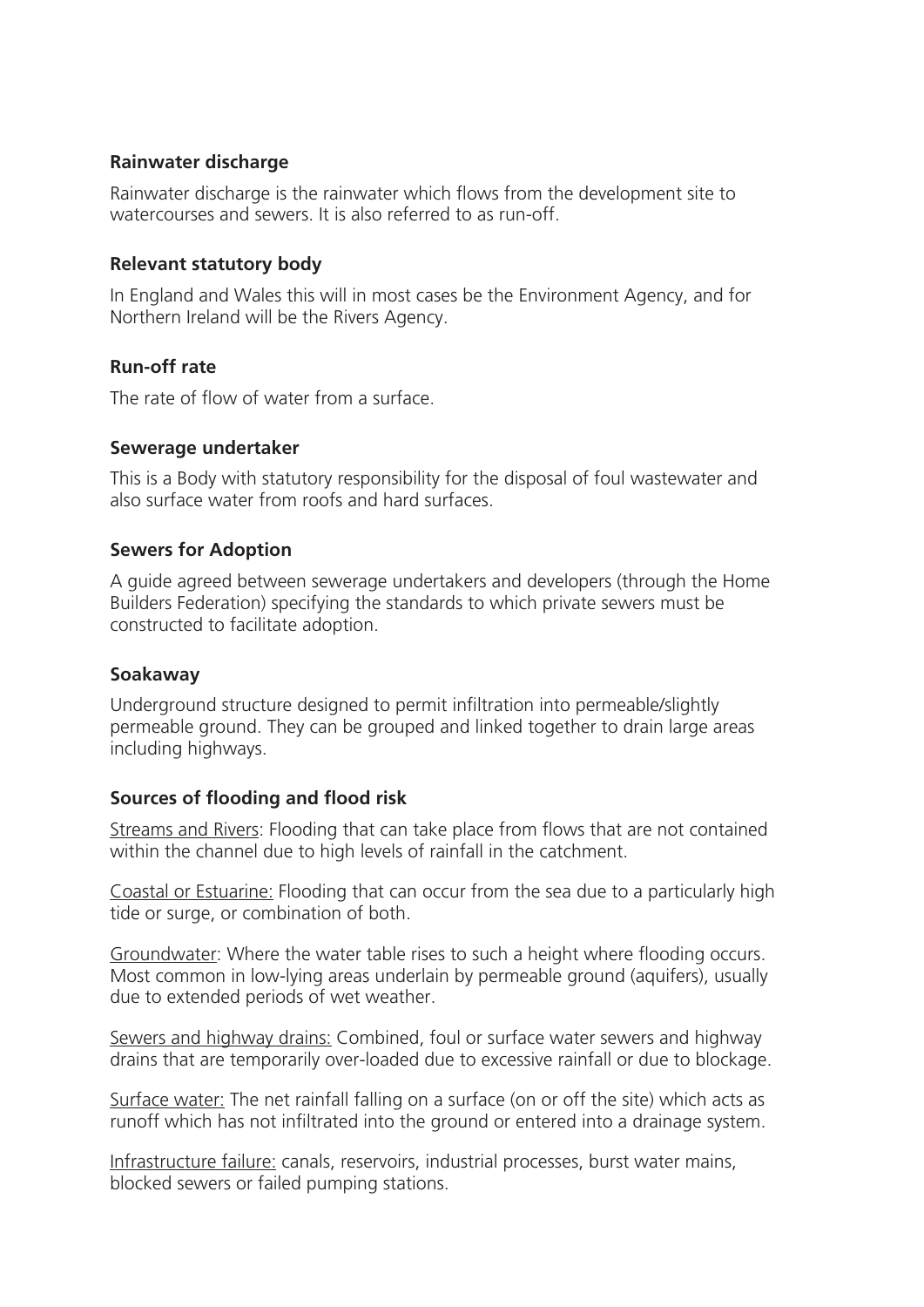#### **SuDS**

As defined in the SuDS manual, sustainable drainage systems are an approach to surface water management that combines a sequence of management practices and control structures designed to drain surface water in a more sustainable fashion than some conventional techniques.

These systems infiltrate, store, convey and partially treat surface water runoff, which minimises environmental impact and maximises environmental opportunities. SuDS should aim to maximise the use of on-the-surface techniques for operational and maintenance reasons.

#### **SuDS Management Train**

An approach to drainage design that combines a sequence of appropriate surface water drainage structures using SuDS systems for management of the runoff to treat the flow, reduce runoff volume and restrain the runoff rate in order to minimise man's impact on the environment. Additional benefits associated with operation and maintenance, ecology and amenity are aspects which are considered when designing a management system. The management train incorporates a hierarchy of techniques:

- 1. Source control. Examples of SuDS techniques include:
	- Soakaways
	- Porous/pervious paving
	- Roof water directed to garden (rather than piped drains)
	- Rainwater re-use/harvesting
	- Green roofs
	- Other surface infiltration, attenuation and conveyance techniques that deal with run-off at source.
- 2. Site/local control. Examples of SuDS techniques include:
	- Swales
	- Pond
	- Infiltration basins
	- Detention Basin
	- Larger soakaways
	- Pervious (porous or permeable) paving.
- 3. Regional control. Examples of techniques include:
	- Balancing ponds
	- Wetlands
	- Large detention basin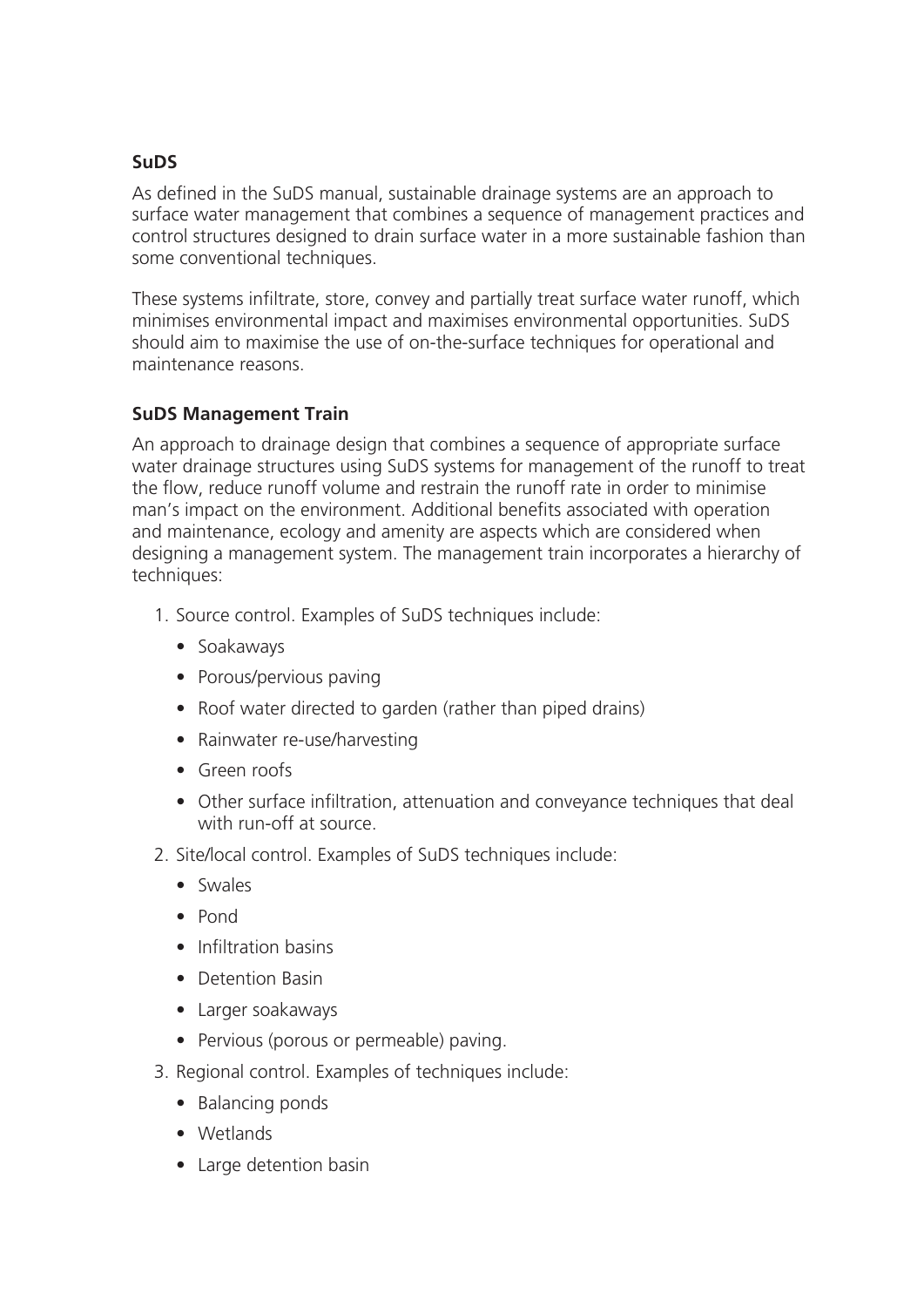#### **SuDS techniques**

One or more components built to manage surface water run-off to prevent flooding and pollution, including:

- Wet ponds
- Infiltration basins
- Detention basins
- Swales
- Reed beds
- Pervious (porous or permeable) paving
- Soakaways
- Rainwater harvesting
- Filter strips
- Filter drains and trenches with or without perforated pipes
- Green roofs
- Underground Attenuation storage.

For more information refer to *The SuDS manual* (CIRIA C697, 2007)

#### **Surface water run-off**

Rainfall that flows off the catchment.

#### **Tidal estuary**

A semi-enclosed coastal body of water which has a free connection with the open sea and within which seawater is measurably diluted with fresh water derived from land drainage.

Tidal rivers (i.e. where no measurable seawater content is present during normal tidal movements) cannot be included as part of the estuary.

#### **Treatment**

Improving the quality of water by physical, chemical and/or biological means.

#### **Volume of run-off**

The volume of run-off that is generated by rainfall occurring on the site. This is typically measured in cubic metres.

Additional predicted volume of run-off is the difference between the volumes of runoff pre- and post-development, usually calculated for a specific rainfall event.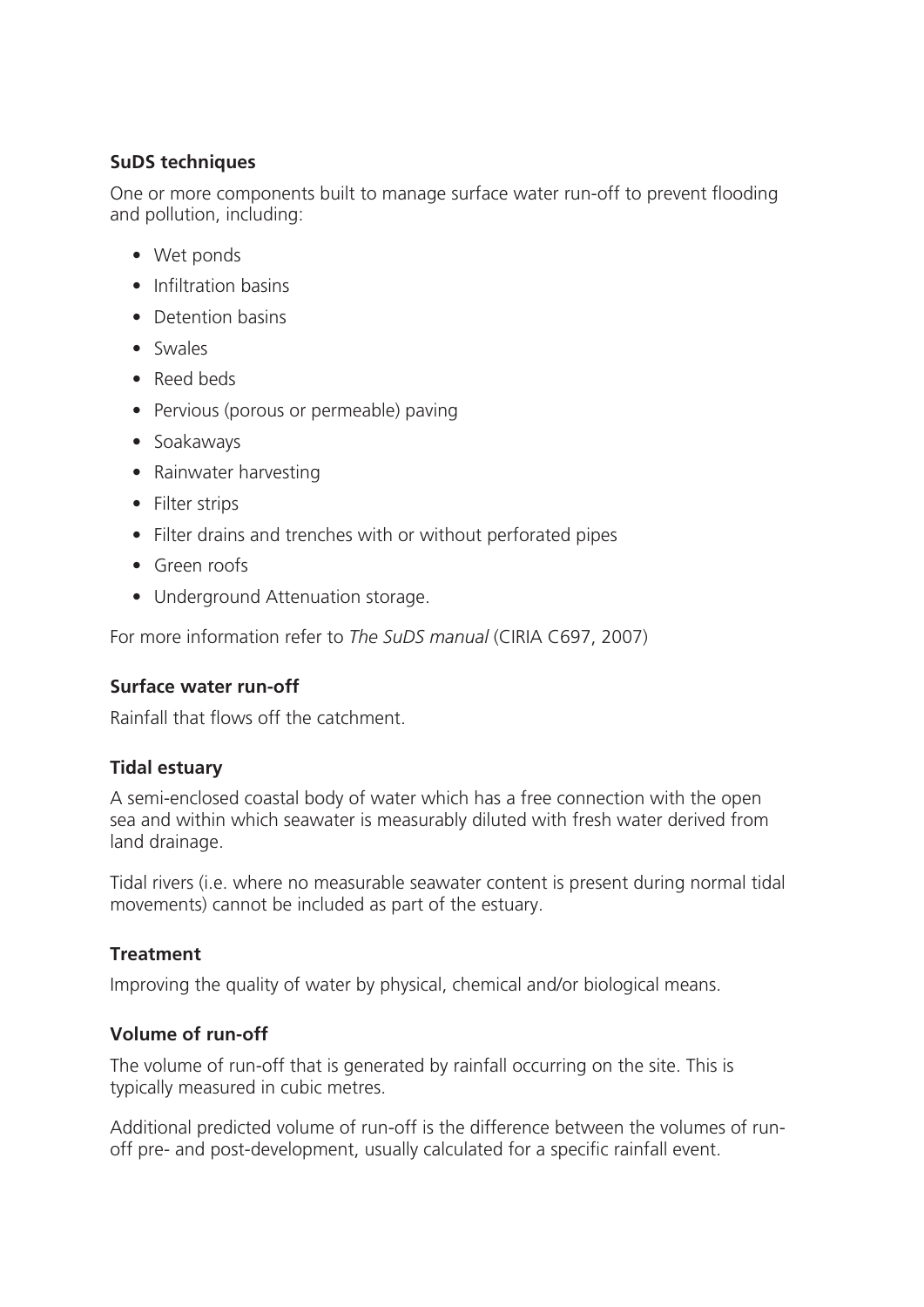#### **Watercourses and sewers**

A term that includes rivers, streams, ditches, drains, cuts, culverts, dykes, sluices, sewers and passages through which water flows.

# Assessment Methodology

The assessment criteria should be read with the methodology and the definitions in this section. Mandatory requirements are met and credits are awarded where the performance requirements (set out in the assessment criteria table) have been met.

#### *Design Stage*

- Owing to the nature of Issue Sur1, it is critical in all cases that compliance with the criteria is clearly demonstrated at this stage.
- The assessor is not required to perform any calculations. These must be provided, with all the necessary supporting information, by the appropriately qualified professional.

#### Mandatory requirements:

- Check that an appropriately qualified professional has been appointed
- Check that an appropriate Flood Risk Assessment (FRA) has been carried out
- Check that allowances have been made for climate change over the lifetime of the development in all post-development calculations
- Where the impermeable area draining to watercourses or sewers has increased, check that the appropriately qualified professional's report contains the following:

Peak rate of run-off calculations:

- Calculations for the 1 year and 100 year return periods for both pre- and post-development, including an allowance for climate change for the post development state.
- Check that the calculation methodology used complies with the requirements in the Calculation Procedures.

Volume of run-off calculations:

- The additional volume of run-off for the 100 year 6 hour event including an allowance for climate change for the post-development state. The additional volume with and without mitigation measures should be provided.
- Check that the appropriately qualified professional's report demonstrates that the hierarchy specified has been followed and the additional volume of run-off is zero in line with criterion A or, if this cannot be satisfied, then evidence to demonstrate criterion B has been met and full justification has been provided.
- Check that the route of water over ground in the event of a local drainage system failure (system failure flood flow routes), for whatever reason have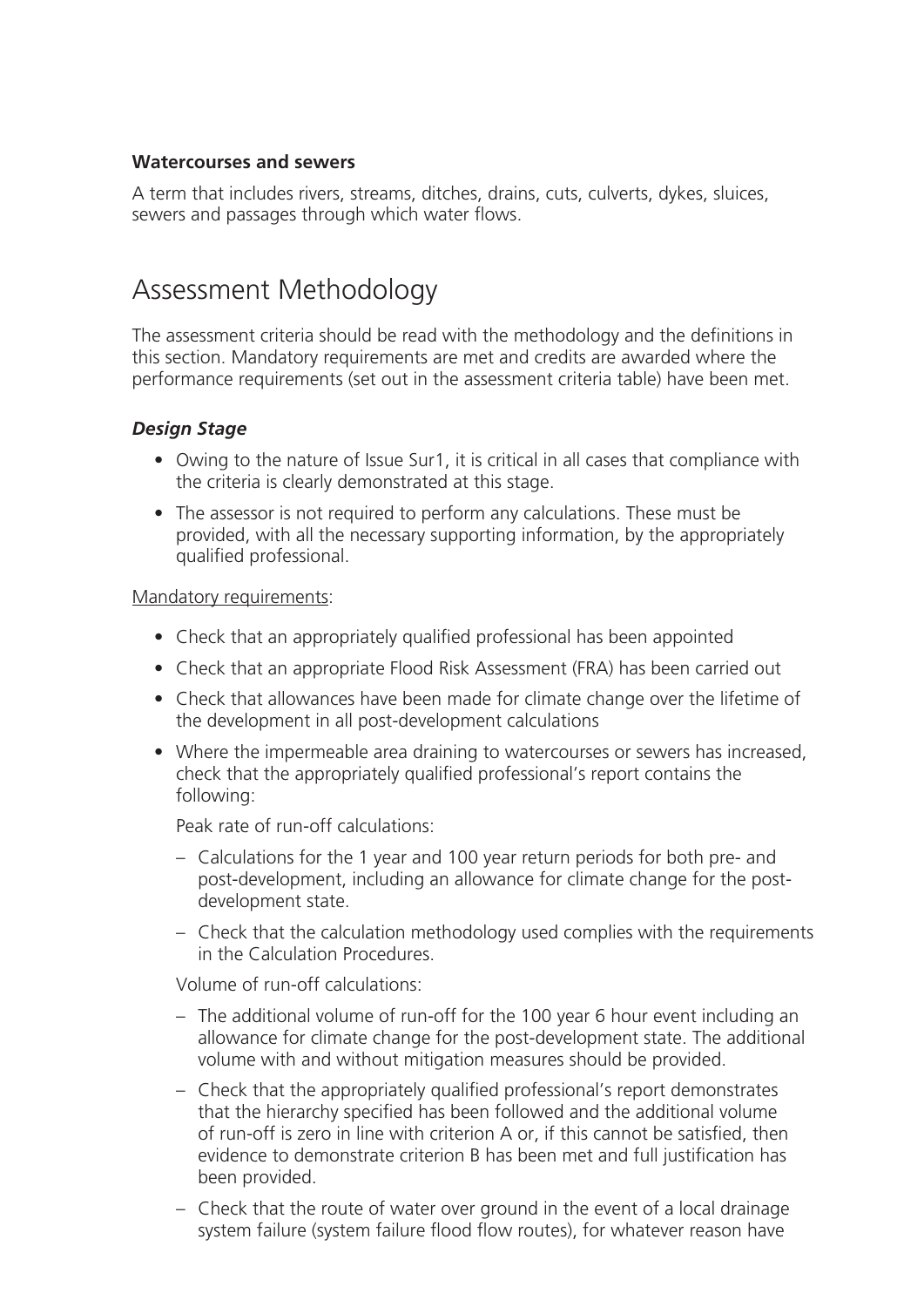been demonstrated, and the possible consequences have been evaluated, ensuring that there is no increased risk of flooding to properties either on or off site.

Note: Site drainage design should drain using gravity based systems in preference to those which require the use of pumping stations.

#### Credits:

• Where credits are sought, check that the report contains the information needed to allow the credit(s) to be awarded.

#### *Post Construction Stage*

- If a design stage assessment was carried out, the appropriately qualified professional should confirm that the design stage solutions have been implemented or, if designs have changed, evidence should be supplied showing the as-built design and construction.
- If a design stage assessment was not carried out, follow the Assessment Methodology guidance for the design stage to document the post construction evidence representing the development as built.
- Check the time elapsed since the FRA was carried out. Where this is significant, for example, more than five years (or less if major surface water regulation changes have occurred during this period), or it does not include an allowance for climate change, ask the appropriately qualified professional to confirm that the design basis of the surface water system is still valid.
- Confirm that the maintenance responsibilities have been defined for any SuDS components present, including all necessary control devices, and that maintenance regimes have been put in place.

# Calculation Procedures

*Assessors are not required to carry out calculations. The information below is for the appropriately qualified professional to use when completing calculations. It will also be helpful to guide assessors when checking that sufficient evidence has been provided to demonstrate compliance.*

- Key publications that should be referred to for guidance include:
	- *The SuDS Manual*, CIRIA C697 (2007) Useful Link: http://www.ciria.org.uk/suds/publications.htm
	- *Preliminary rainfall run-off management for developments*, W5-074/A/TR/1 Revision D, EA/DEFRA (September 2005) – Useful Link: http://www.defra.gov. uk/environment/flooding/documents/research/sc030219.pdf
	- *Development and Flood Risk*, Planning Policy Statement 25. Communities and Local Government (2006 as revised 2010), along with the latest version of the practice guide. Useful Link: http://www.communities.gov.uk/ documents/planningandbuilding/pdf/planningpolicystatement25.pdf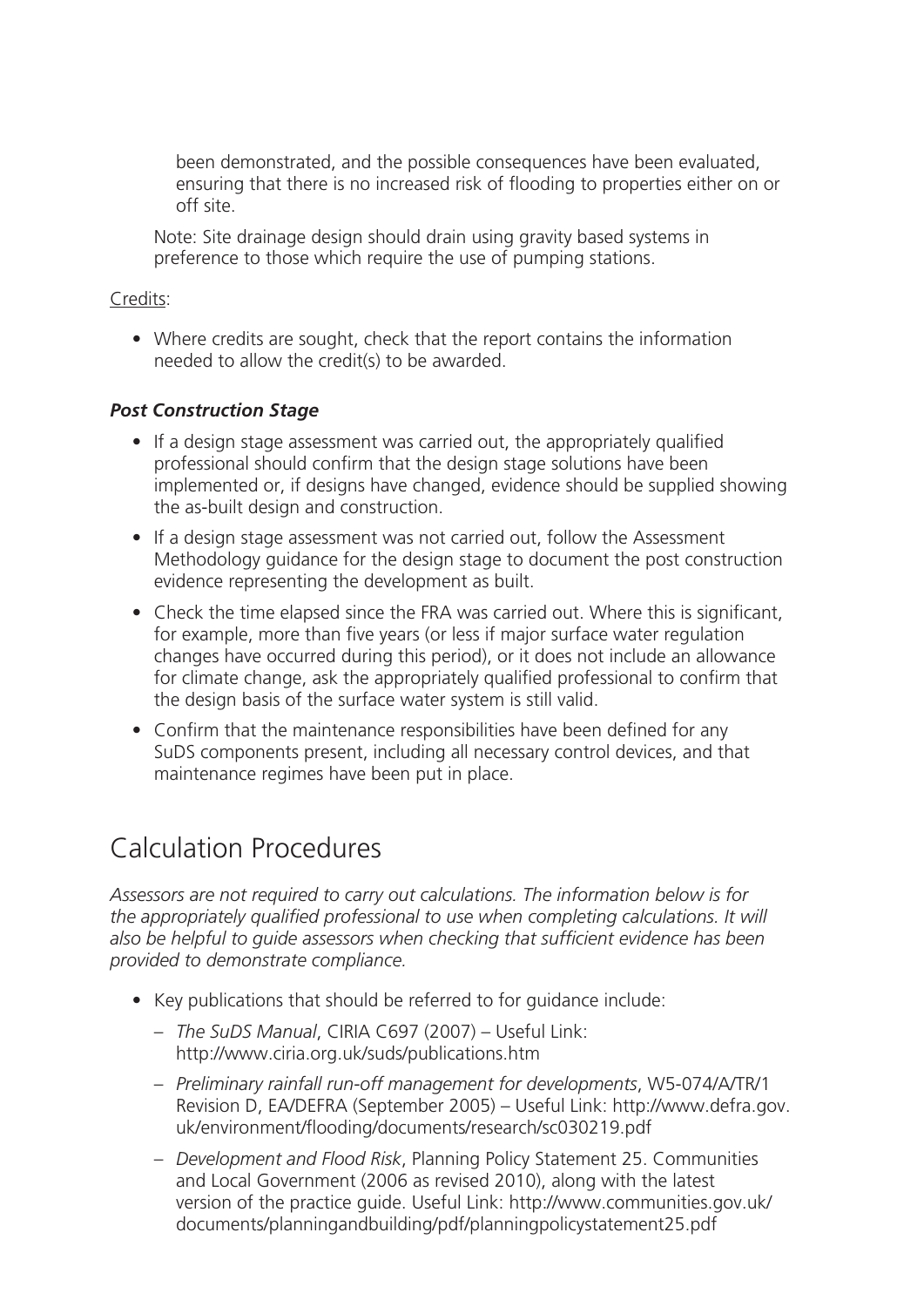#### **Peak rate of run-off:**

The peak rate of run-off calculations must be carried out as follows:

• Climate change

An allowance for climate change must be made for all sites in accordance with current best planning guidance. The climate change allowance must be added to the post-development run-off rate and volume calculations only. Information regarding the percentage allowance can be found in PPS25 as applicable.

• Greenfield sites of less than 50 ha

The calculation of greenfield run-off rates must be in accordance with IH Report 124, *Flood estimation for small catchments* (Marshall and Bayliss, 1994). The pro-rata method on the size of *catchment* detailed in Table 4.2 in *The SuDS Manual*, CIRIA C697 (2007) must be followed.

• Greenfield sites of 50 ha to 200 ha

The calculation of greenfield run-off rates must be in accordance with IH Report 124, *Flood estimation for small catchments* (Marshall and Bayliss, 1994). FEH can be used for these sites as an alternative, where there is a preference to do so, but only if the catchment is considered to be suitable for its application.

• Greenfield sites of more than 200 ha

The calculation of greenfield run-off rates must be in accordance with the *Flood Estimation Handbook* (Centre for Ecology & Hydrology, 1999) and any subsequent updates. Where the *Flood Estimation Handbook* is not considered appropriate for the development IH Report 124 can be used.

• *Brownfield sites*

The calculation of brownfield run-off rates should be as follows:

- a) If the existing drainage is known then it should be modelled using best practice simulation modelling, to determine the 1 year and 100 year peak flow rates at discharge points (without allowing surcharge of the system above cover levels to drive greater flow rates through the discharge points).
- b) If the system is not known, then the Brownfield run-off should be calculated using the greenfield run-off models described above but with a Soil Type 5.
- Limiting discharge rate

The limiting discharge for each discharge point should be calculated as the flow rates from the pre-developed site, as detailed in the calculation procedures above. The calculation should include the total flow rate from the total area of site feeding into the discharge point (this should include both Code and non-Code parts of the development, if applicable). The discharge point is defined as the point of discharge into the watercourse/sewers (including rivers, streams, ditches, drains, cuts, culverts, dykes, sluices, public sewers and passages through which water flows, see Definitions). Where this calculation results in a peak flow rate of less than 5 l/s, the limiting discharge rate may be increased up to a level of no more than 5 l/s at the point of discharge from the site to reduce the risk of blockage.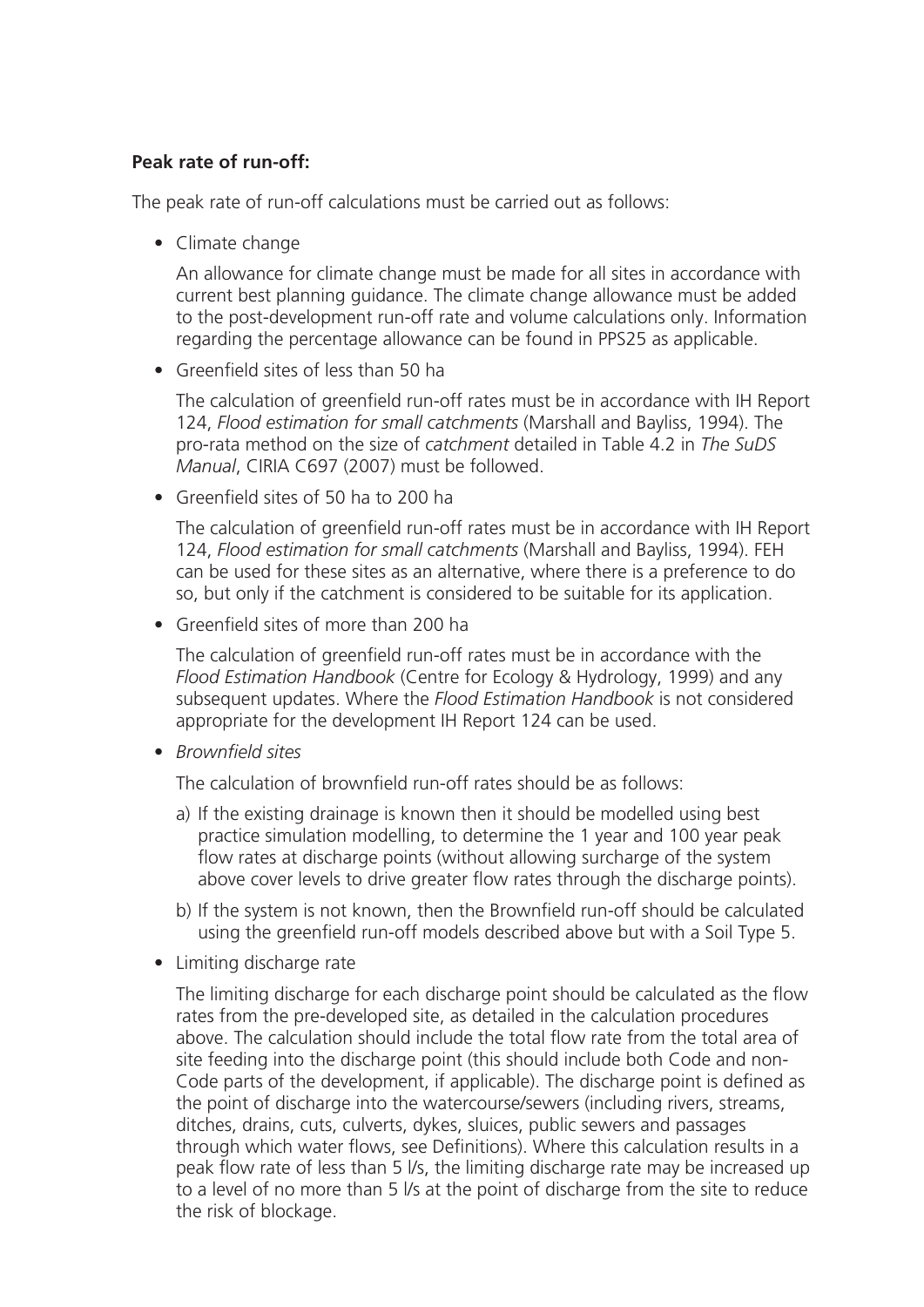For example, if the flow rate for the 1 year and 100 year events were 4 l/s and 7 l/s respectively, then the limiting discharges would be 5 l/s and 7 l/s. Similarly, if it was calculated to be 2 l/s and 4 l/s, then a maximum of 5 l/s limiting discharge rate could be applied to both discharge points.

Sites should not be subdivided to enable higher overall limiting discharge rates to be claimed. It is, however, recognised that some sites may require more than one discharge point as a result of the local topography or existing surrounding drainage infrastructure, and in such cases the limiting discharge flow rate may be increased to a level no more than 5 l/s at each discharge point. The assessor should seek evidence that the number of discharge points is necessary due to topography and/or infrastructure limitations. Evidence may be in the form of a topographical map and an explanation from the appropriately qualified professional as to why multiple discharge points are required, stating that it is not feasible to have fewer discharge points.

• 100-year peak rate event: Excess volume of run-off

The storage of excess flows from the 100-year event does not necessarily have to be contained within the drainage system or SuDS features (the features designed solely for the purpose of drainage). Where appropriate, storage of some or all of this volume can be achieved using temporary surface flooding of areas such as a playing field. Specific consideration should be given to overland flow routeing. Overland flood flows and temporary storage of flood water on the surface must not be so frequent as to unreasonably inconvenience residents and other users.

#### **Volume of run-off:**

The volume of run-off calculations must be carried out as follows:

• Calculation methodology

Refer to Chapter 4, Section 4.5.5 of *The SuDS Manual* (CIRIA C697, 2007) for guidance on calculating the additional volume of run-off caused by the development.

• Allowance for climate change

An allowance for climate change must be made in accordance with current planning guidance. The climate change allowance must be added to the postdevelopment run-off calculation only. Information regarding the percentage allowance can be found in PPS25 as applicable.

• Criterion A or B

If the development causes an additional volume of run-off, meeting criterion A must be preferred to B. If criterion A cannot be met, the appropriately qualified professional must provide evidence within their report to justify the reason(s); criterion B must be met through the use of appropriate SuDS techniques.

• 5 l/s flow rate

Where criterion B is met, the limiting discharge rate at the discharge point(s) may be increased to 5 l/s, as described in the calculation procedures above.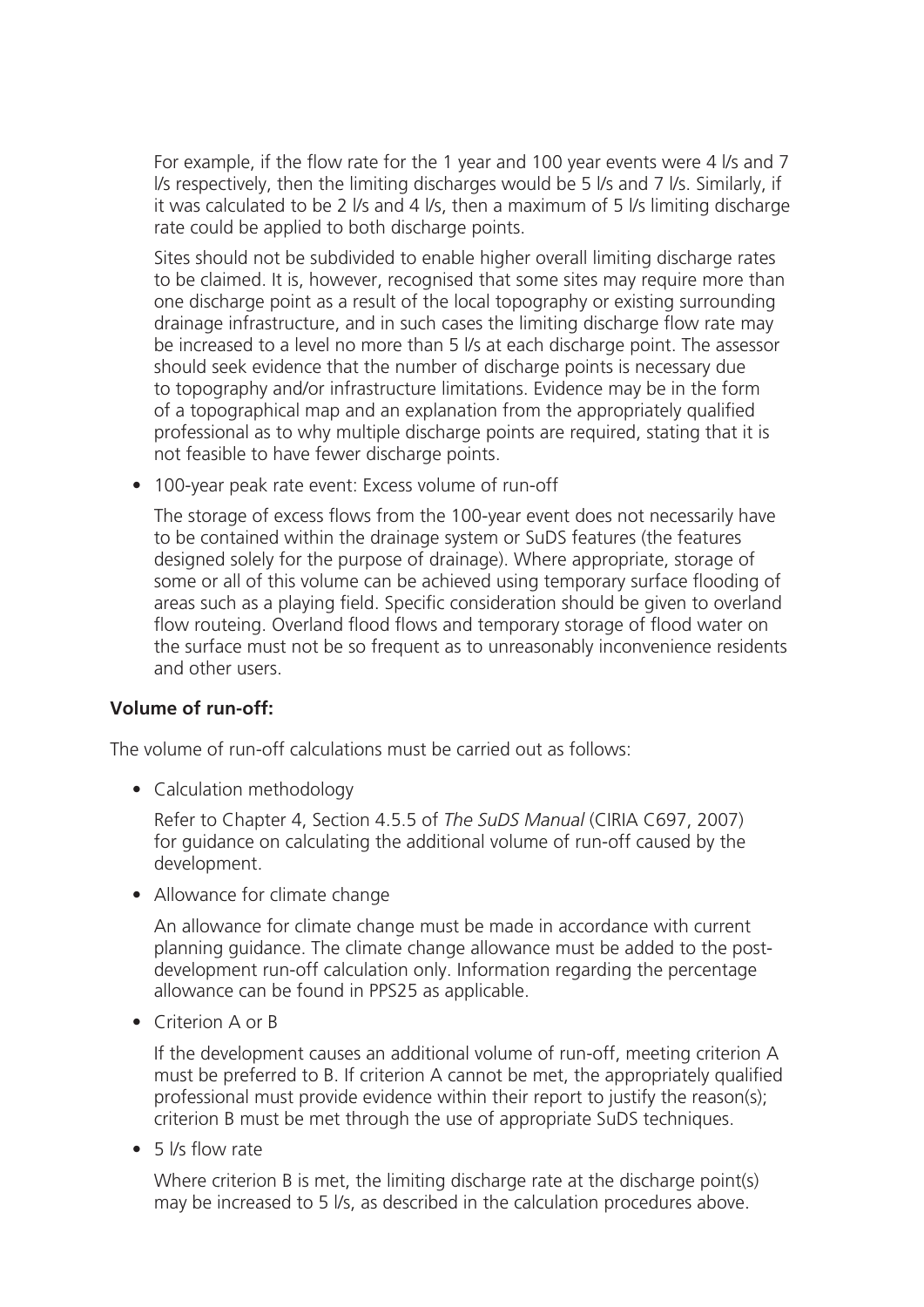#### **Designing for system failure:**

The consequences of system failure caused by extreme rainfall, lack of maintenance, blockage or other causes, should be considered /evaluated fully.

CIRIA publication C635 (2006) *Designing for exceedence in urban drainage – good practice* should be referred to for guidance.

#### **Water Quality Credits:**

• Where one credit is sought for preventing discharge from the site for rainfall depths up to 5 mm

A range of SuDS techniques can be used to prevent discharge from the site for rainfall depths of up to 5 mm, however, end-of-pipe solutions, such as ponds and basins, will only be deemed to comply where the principal run-off control to prevent discharge from the first 5 mm of a rainfall event, is achieved using source control and site control methods.

Green roofs can be deemed to comply with this requirement for the rain that falls onto their surface. However evidence is still required to demonstrate that the 5 mm rainfall from all other hard surfaces on site is being dealt with, to allow this credit to be awarded.

• Treatment levels

Where treatment levels are introduced to gain a credit, section 3.3 and chapter 5 of *The SuDS Manual* (CIRIA C697, 2007) should be referred to for guidance. The run-off from hard surfaces must receive treatment before being discharged from the site.

#### **General guidance:**

• Using computer software

Reputable computer drainage software can be used to demonstrate compliance. However, where hydrograph tables are provided as output, the relevant calculations should be highlighted.

• Rainwater harvesting

BS 8515 *Rainwater harvesting systems: Code of Practice*, Annex A should be followed where rainwater harvesting systems are used for stormwater control. To ensure *flood risk* is not increased if the rainwater harvesting system is, for some reason, not utilised, the exceedance flow route capacity provided in accordance with CIRIA report C635 should ignore the beneficial effect of the rainwater harvesting system.

• Assessing mixed Code and non-Code dwelling developments

Where Code dwellings are dispersed throughout a larger development of non-Code dwellings, there are a number of options for assessment under Sur 1.

1. Individual dwellings (as part of a larger site) can only be assessed independently where the run-off is being dealt with on a dwelling by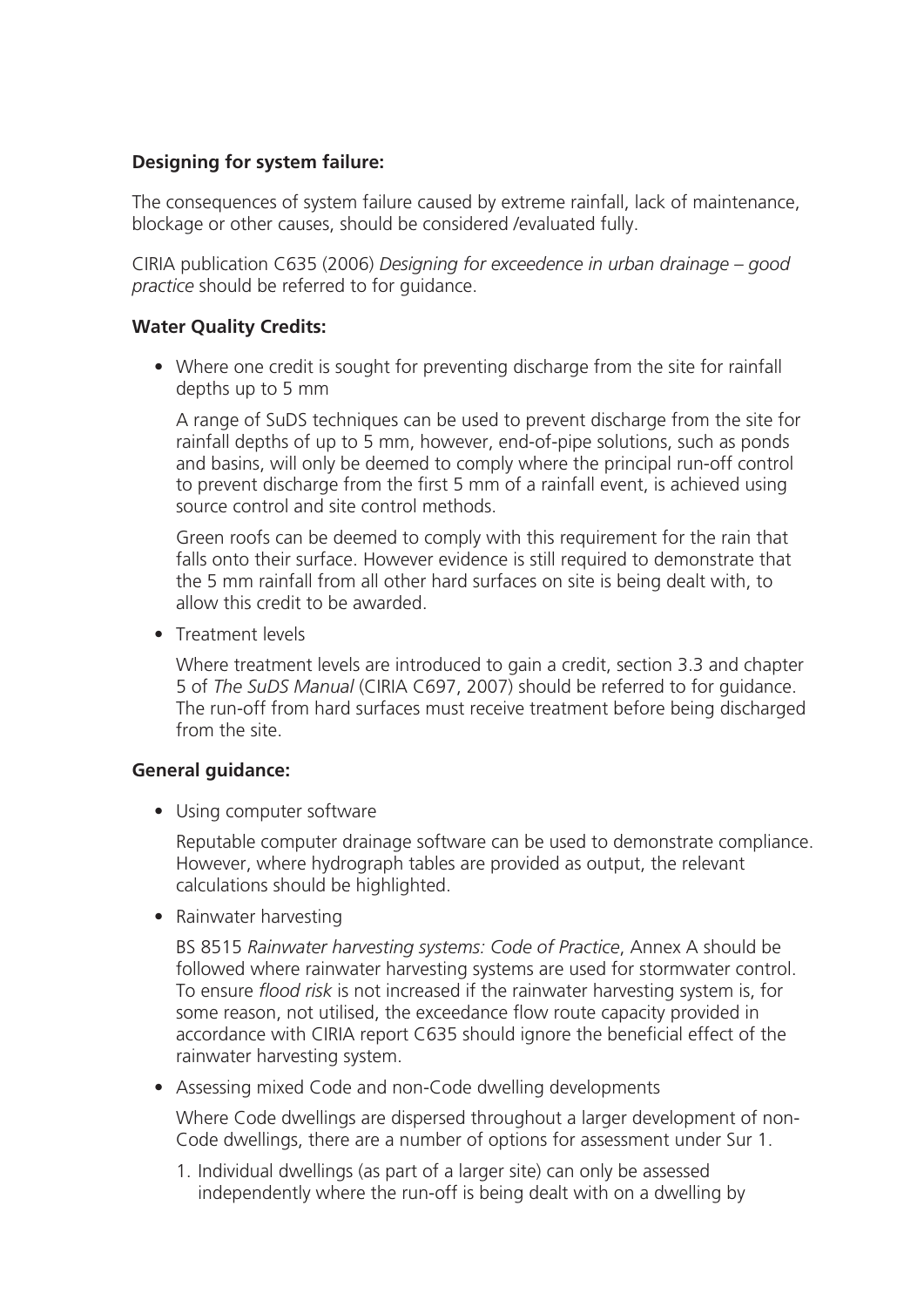dwelling basis (i.e. each dwelling has its own dedicated sub-catchment that serves only that dwelling).

- 2. Where assessing groups of Code dwellings within a larger development, the drainage assessment must incorporate the local sub-catchment serving all of those dwellings.
- 3. Where assessing the run-off from both Code and non-Code dwellings (or Code and non-domestic buildings) the assessment must take into account the drainage from the local sub-catchment serving all those dwellings/ buildings.

Note that proportioning cannot be used to calculate the percentage of runoff discharging into the local sub-catchment resulting from just the Code dwellings.

4. Alternatively the whole development can be assessed for compliance.

Whichever approach is taken to demonstrate compliance, it must be consistent when completing both the rate of run-off and volume of run-off calculations.

Note the special case regarding highways and impermeable areas when assessing a site.

• Contaminated sites

Drainage designs for sites must take into account legislation relating to contaminated sites, such as the Water Resources Act 1991, the Environmental Protection Act 1990, the Groundwater Directive (2006/118/EC) and, more recently, the Groundwater (England and Wales) Regulations 2009. Where the site risk assessment confirms that infiltration SuDS techniques are not appropriate, SuDS techniques that do not allow infiltration, such as swales lined with an impermeable membrane, can be used. It may be the case that only some areas of the site are contaminated and therefore infiltration SuDS techniques can be used elsewhere on the site. There may also be a requirement to remediate the contaminated soils, creating opportunities for the use of infiltration SuDS post-remediation.

# Common Cases of Non-Compliance

Neither the mandatory element nor credits can be awarded where the assessed development has proceeded against the recommendation of the Environment Agency regarding surface water drainage.

# Special Cases

Minimum flow rate/maximum storage requirement set by sewerage undertaker (or other statutory body)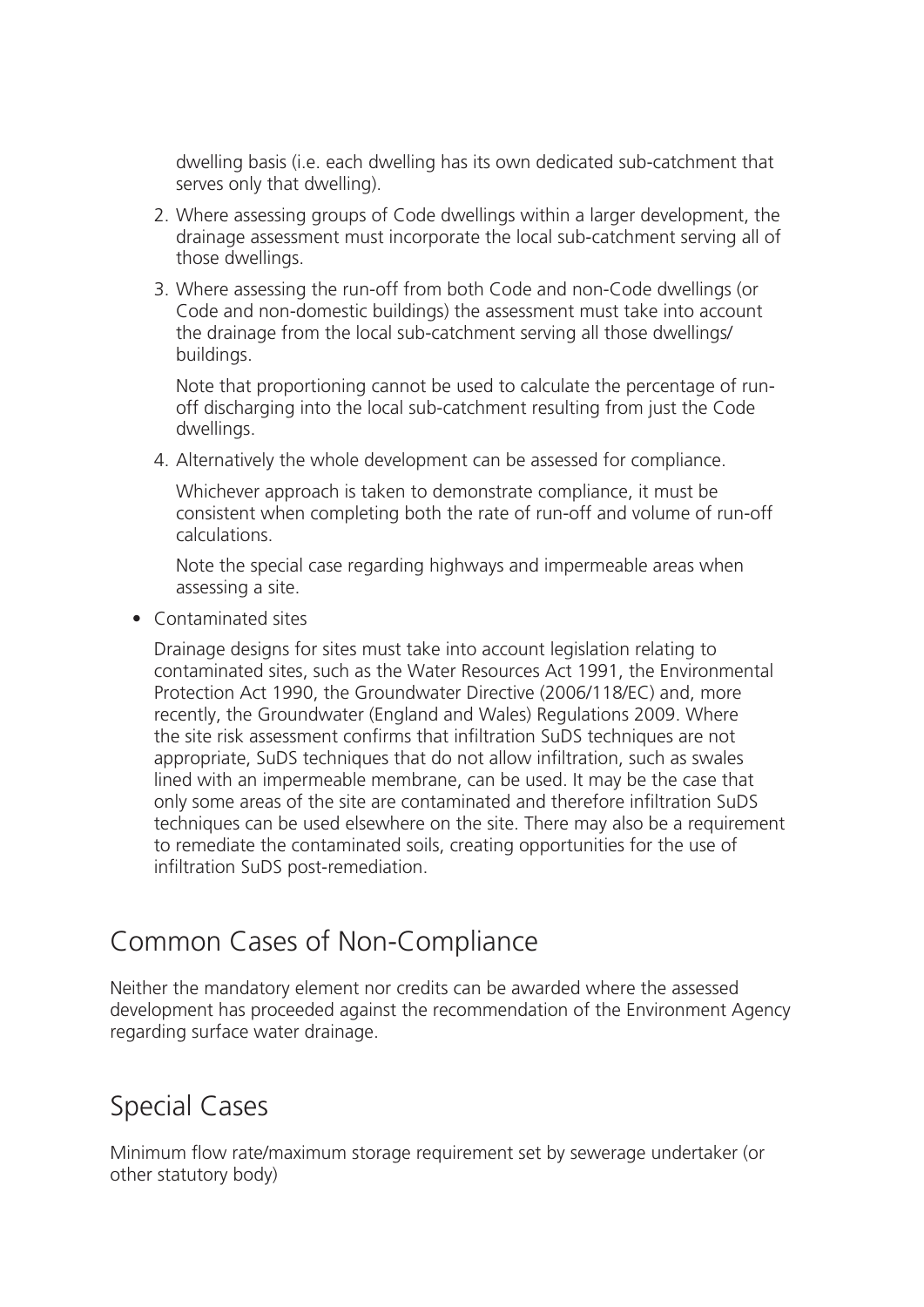Where the statutory authority have exercised their statutory powers and have set specific *minimum* flow rate/*maximum* storage requirements that are less onerous than the specific Sur 1 criterion, the statutory requirements will take precedent over the specific Code criterion. All other criteria will still be applicable. Evidence should be provided to confirm that this is the case and should be formal documentation from the statutory authority. This should include evidence such as planning approvals/ conditions and/or correspondence from a statutory body setting out specific requirements, i.e. sewerage undertaker, Environment Agency etc. The Flood Risk Assessment may contain some of the evidence required to demonstrate compliance.

*Note: Where the statutory authority has approved a design on the basis of a minimum discharge rate identified through a FRA, compliance with this minimum standard, will be deemed to meet the mandatory peak rate of run-off requirement, where supported by the documentary evidence. In all other cases, the approval of a specific design feature or the setting of a non-compliant discharge rate will not be sufficient to demonstrate compliance.*

#### **Maximum flow rate set by sewerage undertaker (or other statutory body)**

If a maximum flow rate is set that can be discharged, the peak rate of run-off requirement within the Code will still apply unless the maximum flow rate set is more rigorous (lower rate) than the Code, in which case compliance with the Sewerage Undertaker's requirements will apply.

#### **Highways and impermeable areas**

Where new non-adoptable highways are built, including those for developments with a mixture of Code and non-Code dwellings, all of the new impermeable surfaces must be included in calculations to demonstrate compliance with the peak rate of run-off and volume of run-off criteria.

Where Code dwellings are built beside existing highways or where adoptable highways are built, the impermeable area of the highway does not need to be included in the calculations.

#### **Derelict sites**

If the site has been derelict for over five years, the appropriately qualified professional must assess the previous drainage network and make reasonable assumptions to establish probable flow rates and volumes. The Wallingford Procedure Modified Rational Method should be used. To complete the calculations, a site visit prior to development will be required unless accurate data already exist from a previous survey. The resultant professional report can then be used to determine the predevelopment volumes and rates of run-off. Without this professional input, the site must be deemed *greenfield* pre-development, assuming Soil Type 5 for the calculation of the pre-development site run-off.

#### **No change or reduction in impermeable area**

Where a man-made impermeable surface draining to the watercourse and sewers has decreased or remained unchanged post-development, the peak rate of run-off